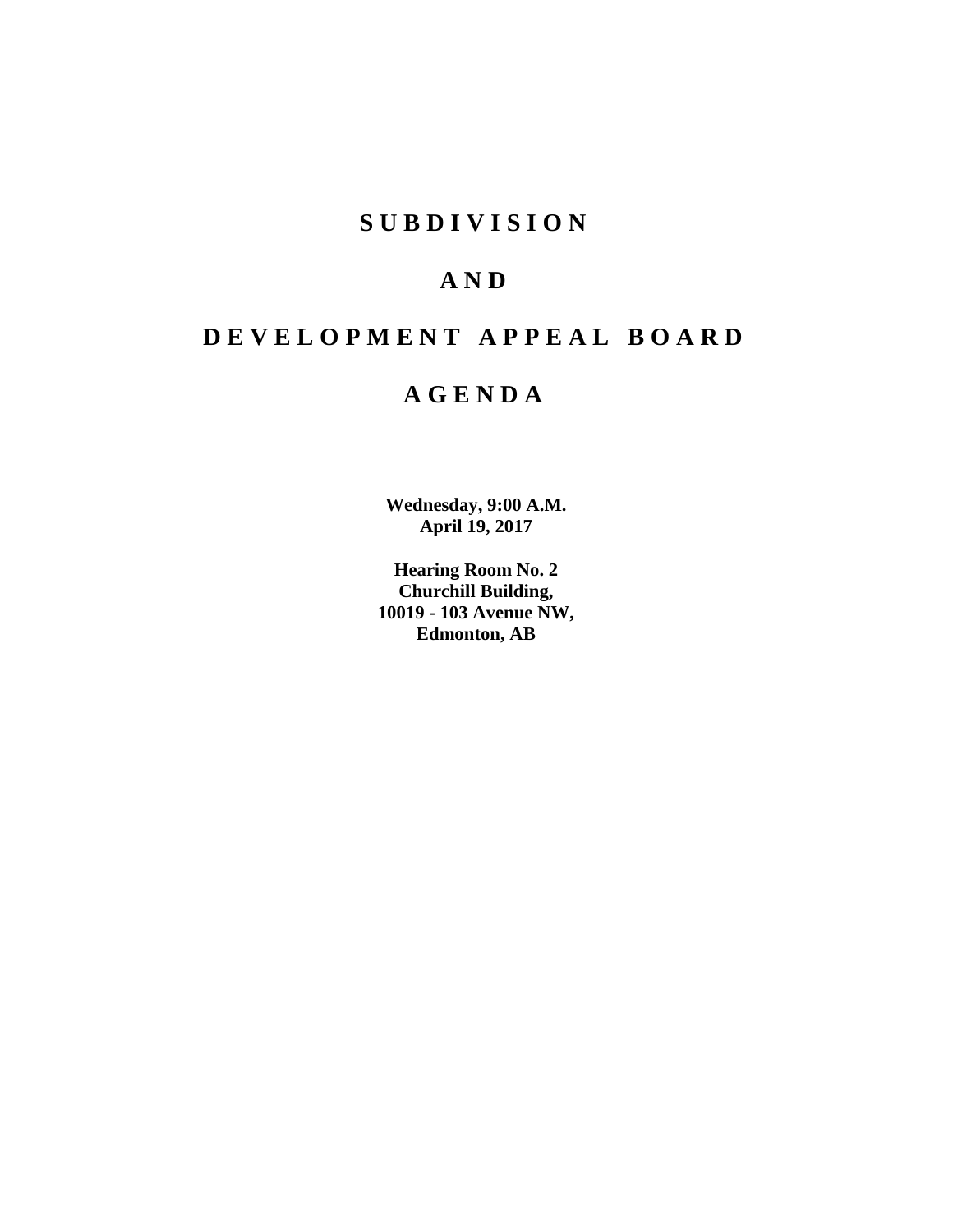# **SUBDIVISION AND DEVELOPMENT APPEAL BOARD HEARING ROOM NO. 2**

|              | 9:00 A.M.    | SDAB-D-17-067    | Install (2) Freestanding Minor Digital On-<br>premises Signs (JH Picard Catholic School)         |  |  |
|--------------|--------------|------------------|--------------------------------------------------------------------------------------------------|--|--|
|              |              | <b>WITHDRAWN</b> | 7114 - 98 Street NW<br>Project No.: 232211949-001                                                |  |  |
| $\mathbf{H}$ | $10:30$ A.M. | SDAB-D-17-068    | Install (1) Freestanding Minor Digital On-<br>premises Off-premises Sign (6.1 metres by 3        |  |  |
|              |              | <b>WITHDRAWN</b> | metres - NW face static & SE face Digital)<br>13720 - 50 Street NW<br>Project No.: 239906293-001 |  |  |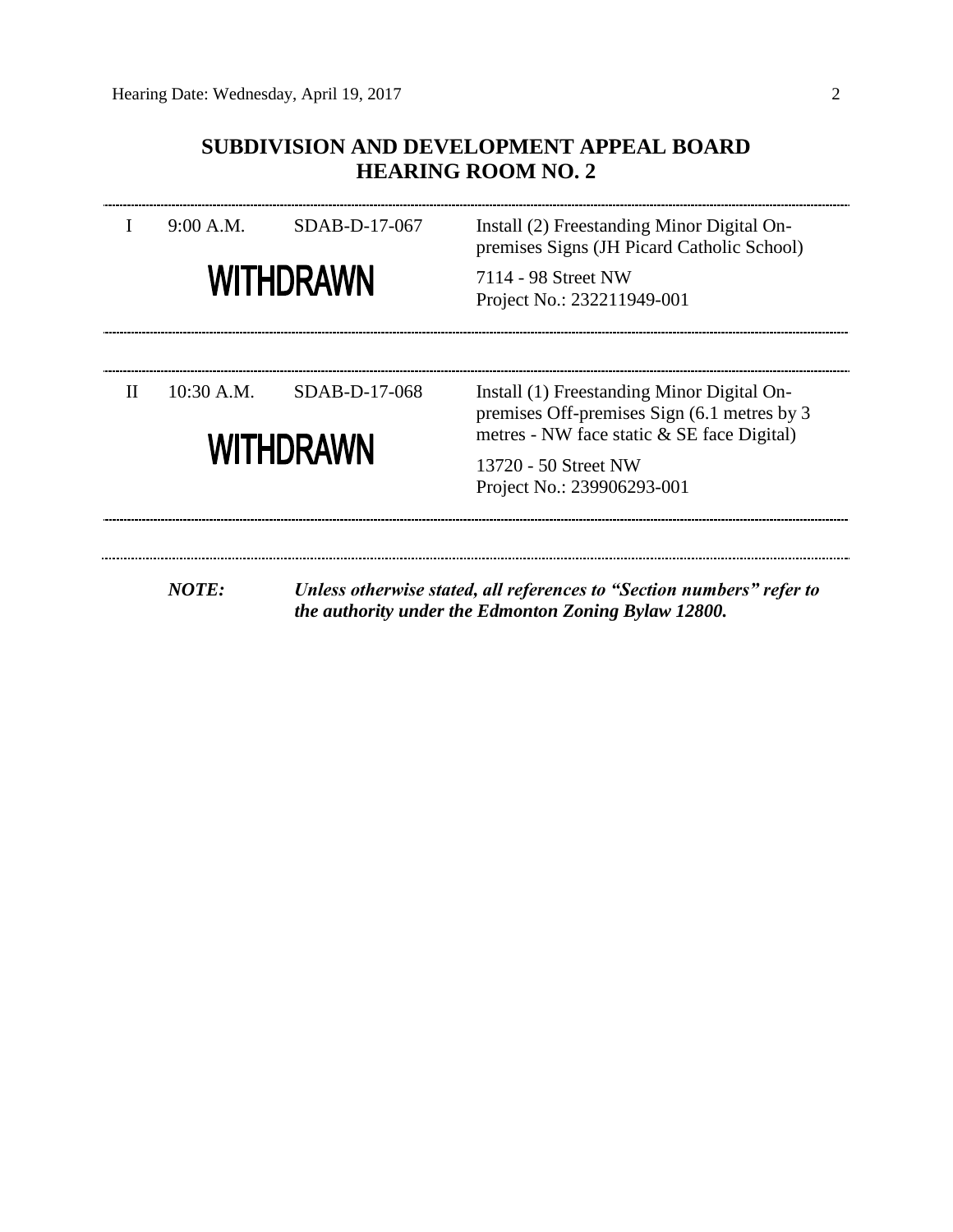#### ITEM I: 9:00 A.M. FILE: SDAB-D-17-067

AN APPEAL FROM THE DECISION OF THE DEVELOPMENT OFFICER

APPELLANT:

APPLICATION NO.: 232211949-001

APPLICATION TO: Install (2) Freestanding Minor Digital Onpremises Signs (JH Picard Catholic School)

DECISION OF THE DEVELOPMENT AUTHORITY:

DECISION DATE: March 3, 2017

DATE OF APPEAL: March 17, 2017

MUNICIPAL DESCRIPTION OF SUBJECT PROPERTY: 7114 - 98 Street NW

STATUTORY PLAN: N/A

LEGAL DESCRIPTION: Plan 1623378 Blk 12 Lot 41

ZONE: US Urban Services Zone (*sign location*) RF3 Small Scale Infill Development Zone

OVERLAY: Mature Neighbourhood Overlay (RF3)

*Grounds for Appeal*

The Appellant provided the following reasons for appealing the decision of the Development Authority:

> The Applicant and End User do not feel that the Planning Authority was proactive and that The Authority did not pay heed to the End User's willingness to negotiate and to work towards a decision that reflected the feelings of the community even after waiting for five months for a decision on this permit application.

> The Applicant and End User do not feel that the Applicant and End User ever refused any recommendation from The Authority that could have provided a positive result. The Development Officer did request community consultation but indicated that that would not assure approval even if interpreted to be favorable to the majority.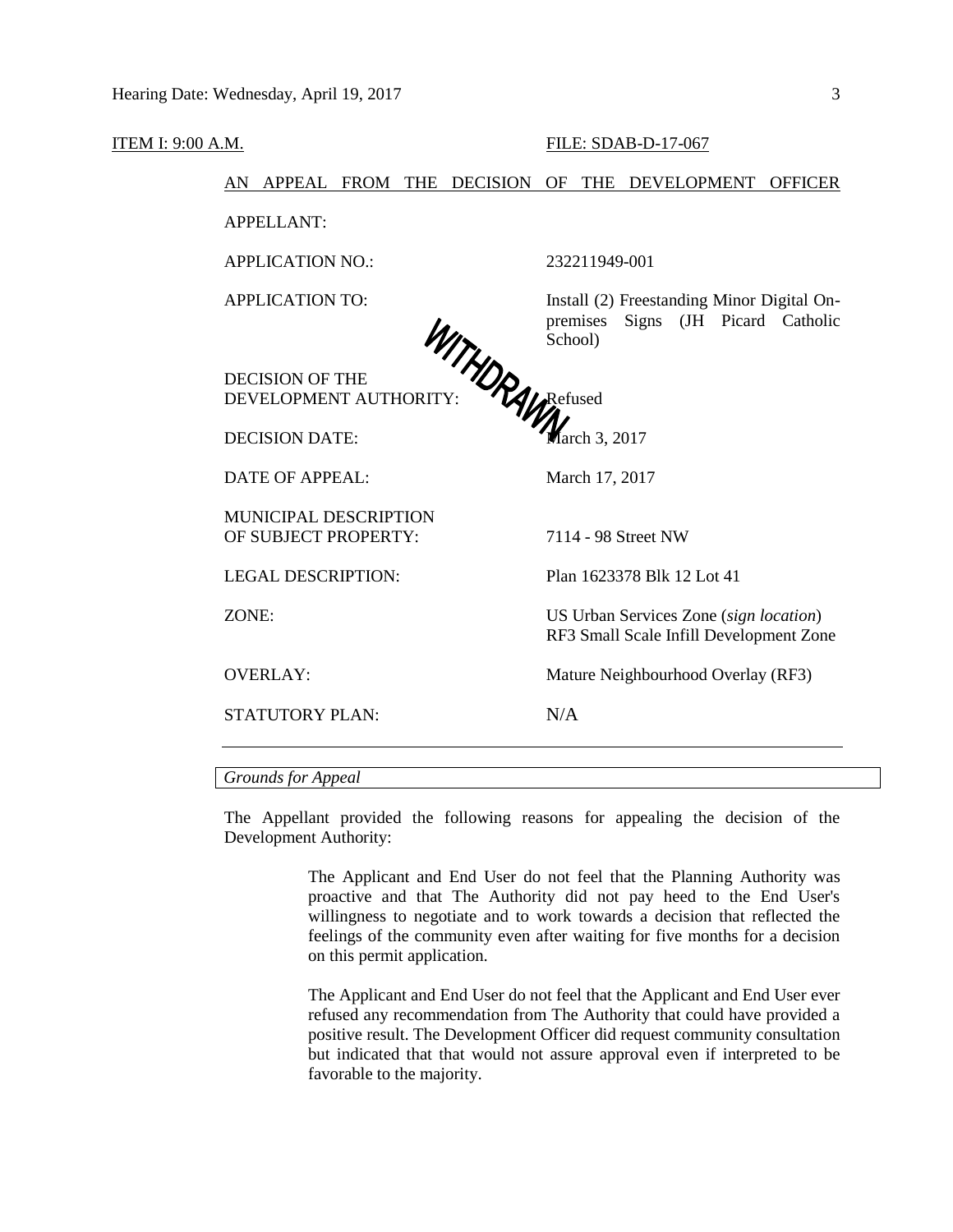It is clear that our failure to seek community approval was not a legitimate reason for refusal since the Planning Department would not commit to approving the project even if we went through the exercise. Our logic was to accept refusal and provide evidence of community support to the SDAB.

Applicant and End User do not feel that The Authority demonstrated anything but negativity towards the project despite the countless hours of parent investment in funding the project and the school's willingness to negotiate well beyond what one would consider a level of good citizenry.

#### *General Matters*

#### **Appeal Information:**

The *Municipal Government Act*, RSA 2000, c M-26 states the following:

#### **Grounds for Appeal**

**685(1)** If a development authority

- (a) fails or refuses to issue a development permit to a person,
- (b) issues a development permit subject to conditions, or
- (c) issues an order under section 645,

the person applying for the permit or affected by the order under section 645 may appeal to the subdivision and development appeal board.

#### **Appeals**

…

- **686(1)** A development appeal to a subdivision and development appeal board is commenced by filing a notice of the appeal, containing reasons, with the board within 14 days,
	- (a) in the case of an appeal made by a person referred to in section 685(1), after
		- (i) the date on which the person is notified of the order or decision or the issuance of the development permit, or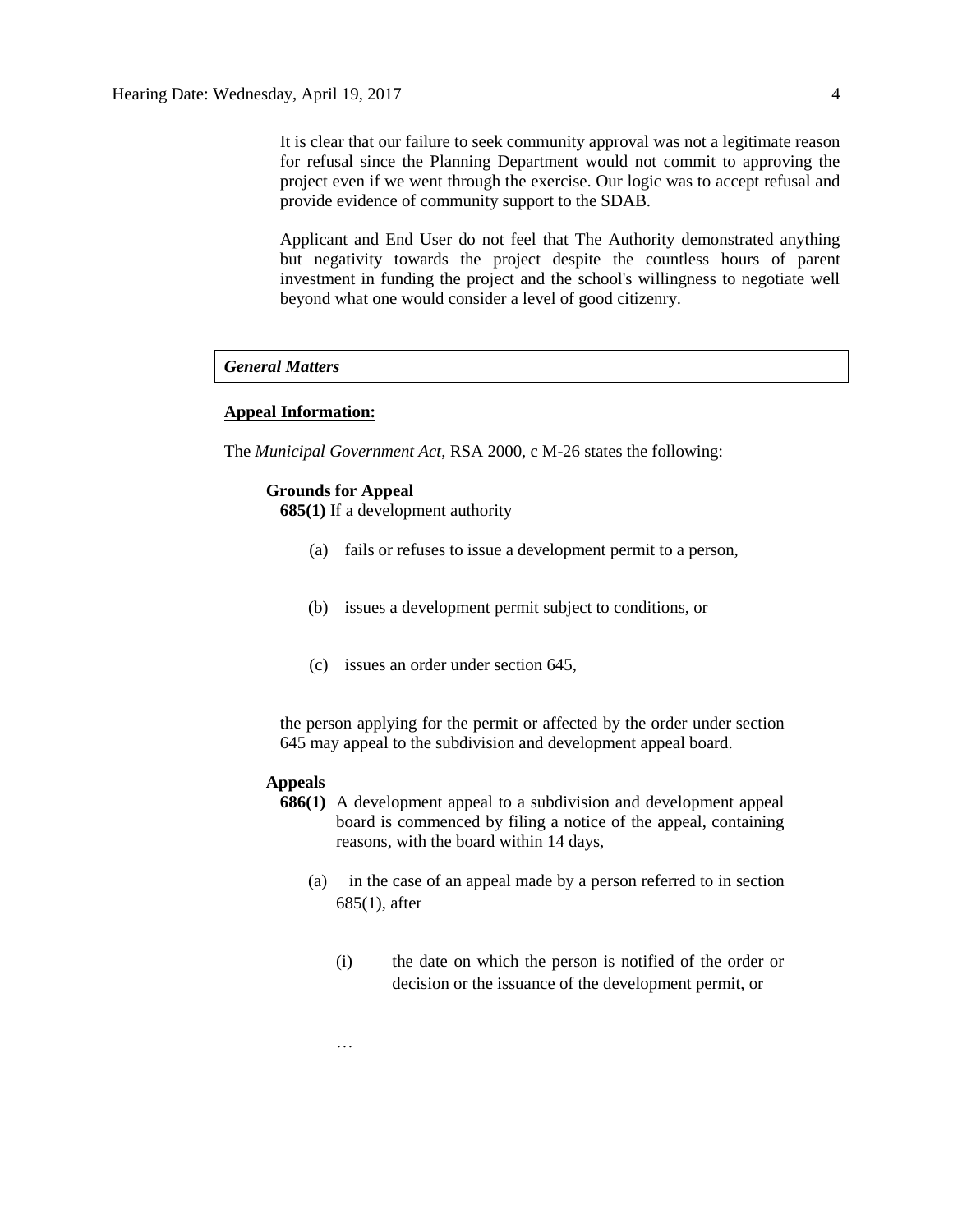#### **Hearing and Decision**

**687(3)** In determining an appeal, the subdivision and development appeal board

…

- (a.1) must comply with the land use policies and statutory plans and, subject to clause (d), the land use bylaw in effect;
	- …
	- (c) may confirm, revoke or vary the order, decision or development permit or any condition attached to any of them or make or substitute an order, decision or permit of its own;
	- (d) may make an order or decision or issue or confirm the issue of a development permit even though the proposed development does not comply with the land use bylaw if, in its opinion,
		- (i) the proposed development would not
			- (A) unduly interfere with the amenities of the neighbourhood, or
			- (B) materially interfere with or affect the use, enjoyment or value of neighbouring parcels of land,
		- and
		- (ii) the proposed development conforms with the use prescribed for that land or building in the land use bylaw.

## **General Provisions from the** *Edmonton Zoning Bylaw:*

Section 510.1 states that the **General Purpose** of the **US Urban Services Zone** is to provide for publicly and privately owned facilities of an institutional or community service nature.

Under section 510.3(25), a **Minor Digital On-premises Sign** is a **Discretionary Use** in the **US Urban Services Zone**.

Under section 7.9(8), **Minor Digital On-premises Signs** means any Sign that is remotely changed on or off Site and has a Message Duration greater than or equal to 6 seconds. Minor Digital On-premises Signs incorporate a technology or method allowing the Sign to change Copy without having to physically or mechanically replace the Sign face or its components. The Copy on such Sign identifies or advertises a business, activity, service or product located on the premises or Site where the Sign is displayed.

Section 510.4(6) states signs shall comply with the regulations found in Schedule 59C.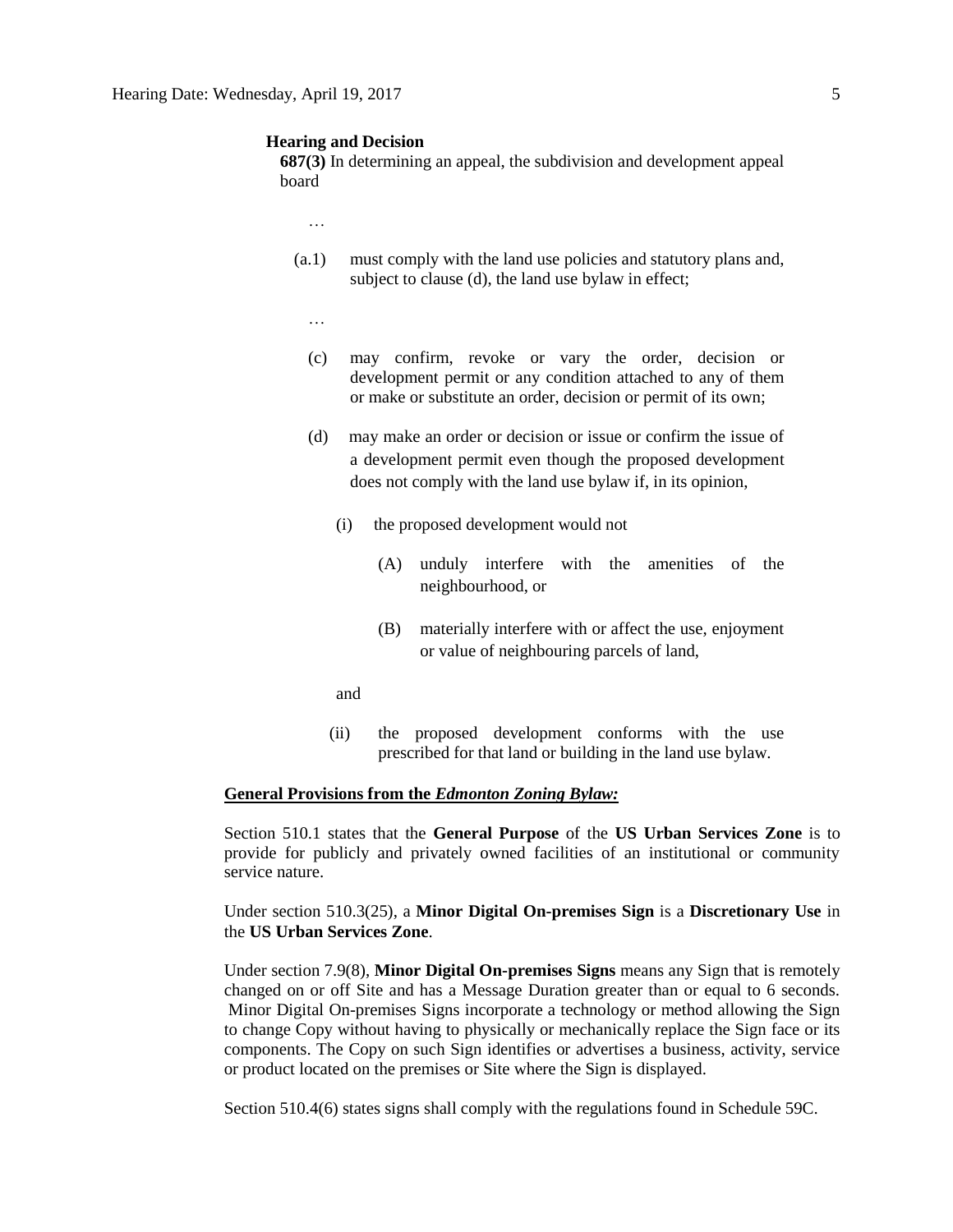#### *Sign Illumination*

Section 59.2(3) states Major Digital Signs, Minor Digital On-premises Signs, Minor Digital Off-premises Signs, and Minor Digital On-premises Off-premises Signs shall be located or constructed such that Sign illumination shall not project onto any surrounding residential premises, shall not face an abutting or adjacent Residential Use, shall not face an abutting or adjacent Residential-Related Use, and shall not face the Extended Medical Treatment Services Use to the satisfaction of the Development Officer.

# **Development Officer's Determination:**

The proposed sign faces adjacent residential use class and sign illumination projects onto surrounding residential properties, contrary to above mentioned section.

## *Additional Information*

Section 13.1(3) states the Development Officer may require an applicant to submit such additional information as considered necessary to verify the compliance of the proposed Use or development with the regulations of this Bylaw.

#### **Development Officer's Determination:**

In accordance to Section 13.1(3), the Development Officer required consultation with residential developments directly affected by the proposed development, to determine compliance with Section 59.2(3). The applicant would not provide the required consultation by the Development Officer contrary to Section 13.1(3).

## Notice to Applicant/Appellant

Provincial legislation requires that the Subdivision and Development Appeal Board issue its official decision in writing within fifteen days of the conclusion of the hearing. Bylaw No. 11136 requires that a verbal announcement of the Board's decision shall be made at the conclusion of the hearing of an appeal, but the verbal decision is not final nor binding on the Board until the decision has been given in writing in accordance with the *Municipal Government Act*.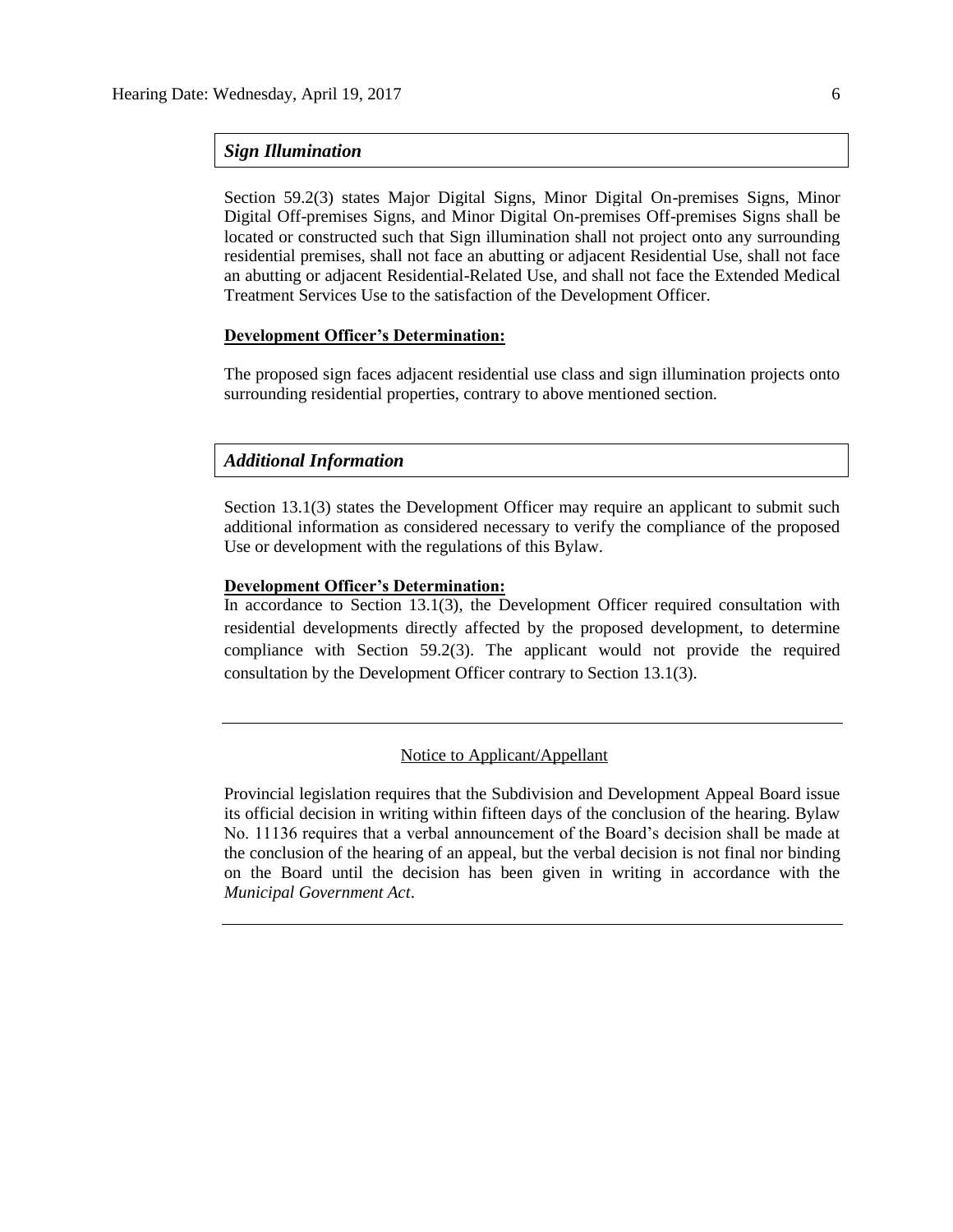| <b>mönton</b>                                                                                                                                                                                                                                                                                                                                                                                                                                                                             | Printed:                                                                                              | Project Number: 232211949-001<br>Application Date:<br>OCT 06, 2016<br>March 23, 2017 at 9:18 AM |  |  |
|-------------------------------------------------------------------------------------------------------------------------------------------------------------------------------------------------------------------------------------------------------------------------------------------------------------------------------------------------------------------------------------------------------------------------------------------------------------------------------------------|-------------------------------------------------------------------------------------------------------|-------------------------------------------------------------------------------------------------|--|--|
| <b>Application for</b>                                                                                                                                                                                                                                                                                                                                                                                                                                                                    | Page:                                                                                                 | 1 of 2                                                                                          |  |  |
|                                                                                                                                                                                                                                                                                                                                                                                                                                                                                           | <b>Sign Combo Permit</b>                                                                              |                                                                                                 |  |  |
| This document is a Development Permit Decision for the development application described below.                                                                                                                                                                                                                                                                                                                                                                                           |                                                                                                       |                                                                                                 |  |  |
| Applicant                                                                                                                                                                                                                                                                                                                                                                                                                                                                                 | Property Address(es) and Legal Description(s)<br>7114 - 98 STREET NW<br>Plan 1623378 Blk 12 Lot 41    |                                                                                                 |  |  |
|                                                                                                                                                                                                                                                                                                                                                                                                                                                                                           |                                                                                                       |                                                                                                 |  |  |
|                                                                                                                                                                                                                                                                                                                                                                                                                                                                                           | Location(s) of Work                                                                                   |                                                                                                 |  |  |
|                                                                                                                                                                                                                                                                                                                                                                                                                                                                                           | Entryway: 7055 - 99 STREET NW                                                                         |                                                                                                 |  |  |
|                                                                                                                                                                                                                                                                                                                                                                                                                                                                                           | Building:<br>7055 - 99 STREET NW                                                                      |                                                                                                 |  |  |
| <b>Scope of Application</b><br>To install (2) Freestanding Minor Digital On-premises Sign (JH Picard Catholic School)                                                                                                                                                                                                                                                                                                                                                                     |                                                                                                       |                                                                                                 |  |  |
| <b>Permit Details</b>                                                                                                                                                                                                                                                                                                                                                                                                                                                                     |                                                                                                       |                                                                                                 |  |  |
|                                                                                                                                                                                                                                                                                                                                                                                                                                                                                           | Class of Permit:                                                                                      |                                                                                                 |  |  |
| ASA Sticker No./Name of Engineer:<br>Construction Value: 30000                                                                                                                                                                                                                                                                                                                                                                                                                            | Expiry Date:                                                                                          |                                                                                                 |  |  |
|                                                                                                                                                                                                                                                                                                                                                                                                                                                                                           |                                                                                                       |                                                                                                 |  |  |
| Fascia Off-premises Sign: 0                                                                                                                                                                                                                                                                                                                                                                                                                                                               | Freestanding Off-premises Sign: 0                                                                     |                                                                                                 |  |  |
| Fascia On-premises Sign: 0                                                                                                                                                                                                                                                                                                                                                                                                                                                                | Freestanding On-premises Sign: 0<br>Projecting Off-premises Sign: 0<br>Projecting On-premises Sign: 0 |                                                                                                 |  |  |
| Roof Off-premises Sign: 0                                                                                                                                                                                                                                                                                                                                                                                                                                                                 |                                                                                                       |                                                                                                 |  |  |
| Roof On-premises Sign: 0                                                                                                                                                                                                                                                                                                                                                                                                                                                                  |                                                                                                       |                                                                                                 |  |  |
| Minor Digital On-premises Sign: 2                                                                                                                                                                                                                                                                                                                                                                                                                                                         | Replacement Panel on Existing Sign: 0                                                                 |                                                                                                 |  |  |
| Minor Digital Off-premises Sign: 0                                                                                                                                                                                                                                                                                                                                                                                                                                                        | Comprehensive Sign Design: 0                                                                          |                                                                                                 |  |  |
| Minor Digital On/Off-premises Sign: 0                                                                                                                                                                                                                                                                                                                                                                                                                                                     | Major Digital Sign: 0                                                                                 |                                                                                                 |  |  |
| I/We certify that the above noted details are correct.                                                                                                                                                                                                                                                                                                                                                                                                                                    |                                                                                                       |                                                                                                 |  |  |
| Applicant signature:                                                                                                                                                                                                                                                                                                                                                                                                                                                                      |                                                                                                       |                                                                                                 |  |  |
| <b>Development Application Decision</b><br>Refused                                                                                                                                                                                                                                                                                                                                                                                                                                        |                                                                                                       |                                                                                                 |  |  |
| <b>Reason for Refusal</b><br>1) Minor Digital On-premises Off-premises Signs shall be located or constructed such that Sign illumination shall not project onto<br>any surrounding residential premises, shall not face an abutting or adjacent Residential Use Class, shall not face an abutting or<br>adjacent Residential-Related Use Class, and shall not face the Extended Medical Treatment Services Use Class to the satisfaction<br>of the Development Officer (Section 59.2(3)). |                                                                                                       |                                                                                                 |  |  |
| The proposed sign faces adjacent residential use class and sign illumination projects onto surrounding residential properties,<br>contrary to above mentioned section.                                                                                                                                                                                                                                                                                                                    |                                                                                                       |                                                                                                 |  |  |
| 2) The Development Officer may require an applicant to submit such additional information as considered necessary to verify the<br>compliance of the proposed Use or development with the regulations of this Bylaw(Section 13.1(3)).                                                                                                                                                                                                                                                     |                                                                                                       |                                                                                                 |  |  |
| In accordance to Section 13.1(3), the Development Officer required consultation with residential developments directly affected by<br>the proposed development, to determine compliance with Section 59.2(3). The applicant would not provide the required<br>consultation by the Development Officer contrary to Section 13.1(3).                                                                                                                                                        |                                                                                                       |                                                                                                 |  |  |
|                                                                                                                                                                                                                                                                                                                                                                                                                                                                                           |                                                                                                       |                                                                                                 |  |  |
|                                                                                                                                                                                                                                                                                                                                                                                                                                                                                           | THIS IS NOT A PERMIT                                                                                  |                                                                                                 |  |  |
|                                                                                                                                                                                                                                                                                                                                                                                                                                                                                           |                                                                                                       |                                                                                                 |  |  |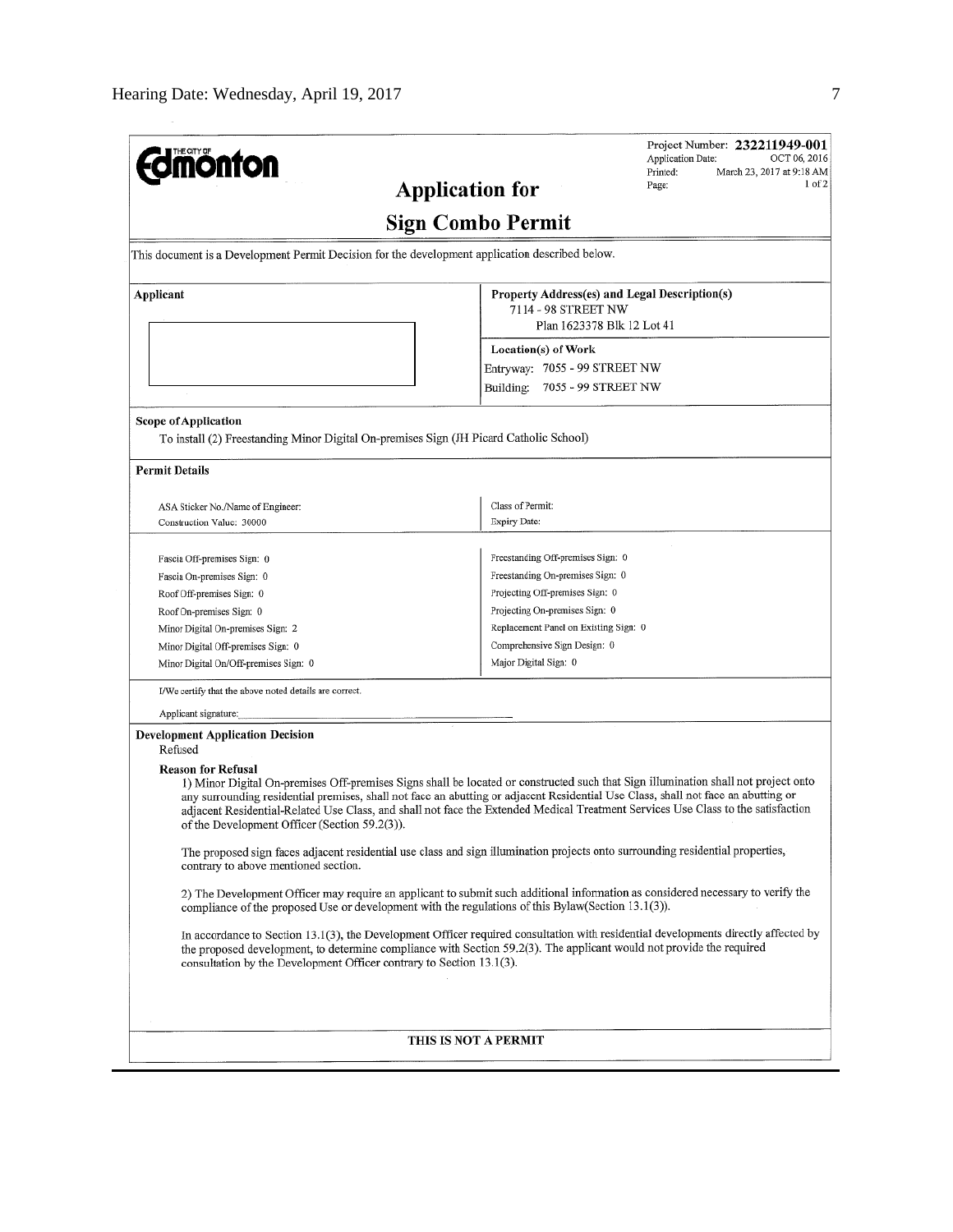| <b><i><u>edmonton</u></i></b>                                                                                                                                                                                                                 |                   |                                      |          | Project Number: 232211949-001<br>Application Date:<br>Printed: | OCT 06, 2016<br>March 23, 2017 at 9:18 AM |  |  |
|-----------------------------------------------------------------------------------------------------------------------------------------------------------------------------------------------------------------------------------------------|-------------------|--------------------------------------|----------|----------------------------------------------------------------|-------------------------------------------|--|--|
|                                                                                                                                                                                                                                               |                   | <b>Application for</b>               |          | Page:                                                          | 2 of 2                                    |  |  |
|                                                                                                                                                                                                                                               |                   | <b>Sign Combo Permit</b>             |          |                                                                |                                           |  |  |
| <b>Rights of Appeal</b><br>The Applicant has the right of appeal within 14 days of receiving notice of the Development Application Decision, as outlined in<br>Chapter 24, Section 683 through 689 of the Municipal Government Amendment Act. |                   |                                      |          |                                                                |                                           |  |  |
| Issue Date: Mar 03, 2017                                                                                                                                                                                                                      |                   | Development Authority: AHUJA, SACHIN |          | Signature:                                                     |                                           |  |  |
| Fees                                                                                                                                                                                                                                          |                   |                                      |          |                                                                |                                           |  |  |
|                                                                                                                                                                                                                                               | <b>Fee Amount</b> | <b>Amount Paid</b>                   | Receipt# | Date Paid                                                      |                                           |  |  |
| Sign Dev Appl Fee - Digital Signs                                                                                                                                                                                                             | \$850.00          | \$850.00                             | 03692122 | Oct 21, 2016                                                   |                                           |  |  |
| Safety Codes Fee                                                                                                                                                                                                                              | \$12.00           | \$12.00                              | 03692122 | Oct 21, 2016<br>Oct 21, 2016                                   |                                           |  |  |
| Sign Building Permit Fee                                                                                                                                                                                                                      | \$300.00          | \$300.00                             | 03692122 |                                                                |                                           |  |  |
| Total GST Amount:                                                                                                                                                                                                                             | \$0.00            |                                      |          |                                                                |                                           |  |  |
| Totals for Permit:                                                                                                                                                                                                                            | \$1,162.00        | \$1,162.00                           |          |                                                                |                                           |  |  |
|                                                                                                                                                                                                                                               |                   |                                      |          |                                                                |                                           |  |  |
|                                                                                                                                                                                                                                               |                   |                                      |          |                                                                |                                           |  |  |
|                                                                                                                                                                                                                                               |                   |                                      |          |                                                                |                                           |  |  |
|                                                                                                                                                                                                                                               |                   |                                      |          |                                                                |                                           |  |  |
|                                                                                                                                                                                                                                               |                   |                                      |          |                                                                |                                           |  |  |
|                                                                                                                                                                                                                                               |                   |                                      |          |                                                                |                                           |  |  |
|                                                                                                                                                                                                                                               |                   |                                      |          |                                                                |                                           |  |  |
|                                                                                                                                                                                                                                               |                   |                                      |          |                                                                |                                           |  |  |
|                                                                                                                                                                                                                                               |                   |                                      |          |                                                                |                                           |  |  |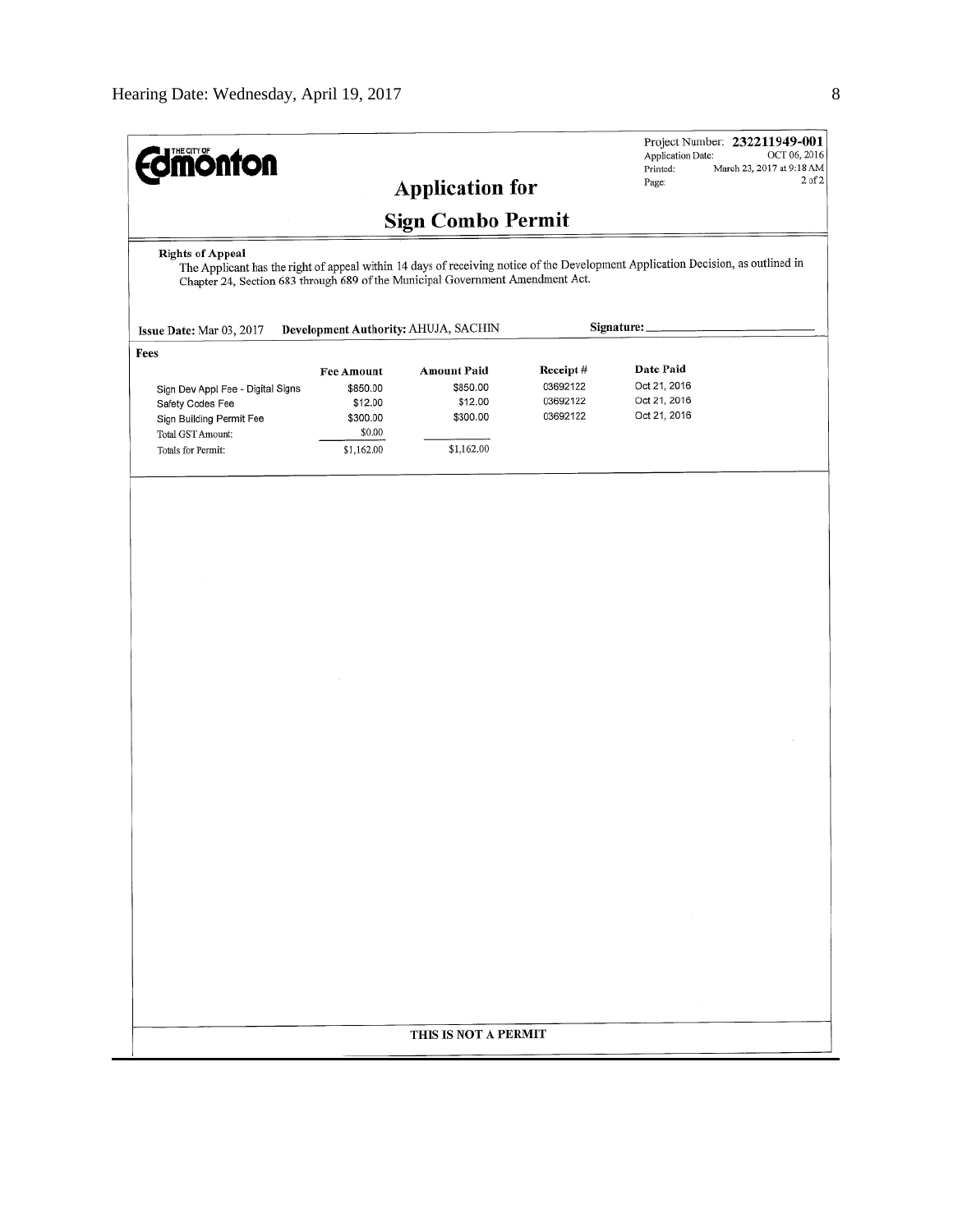

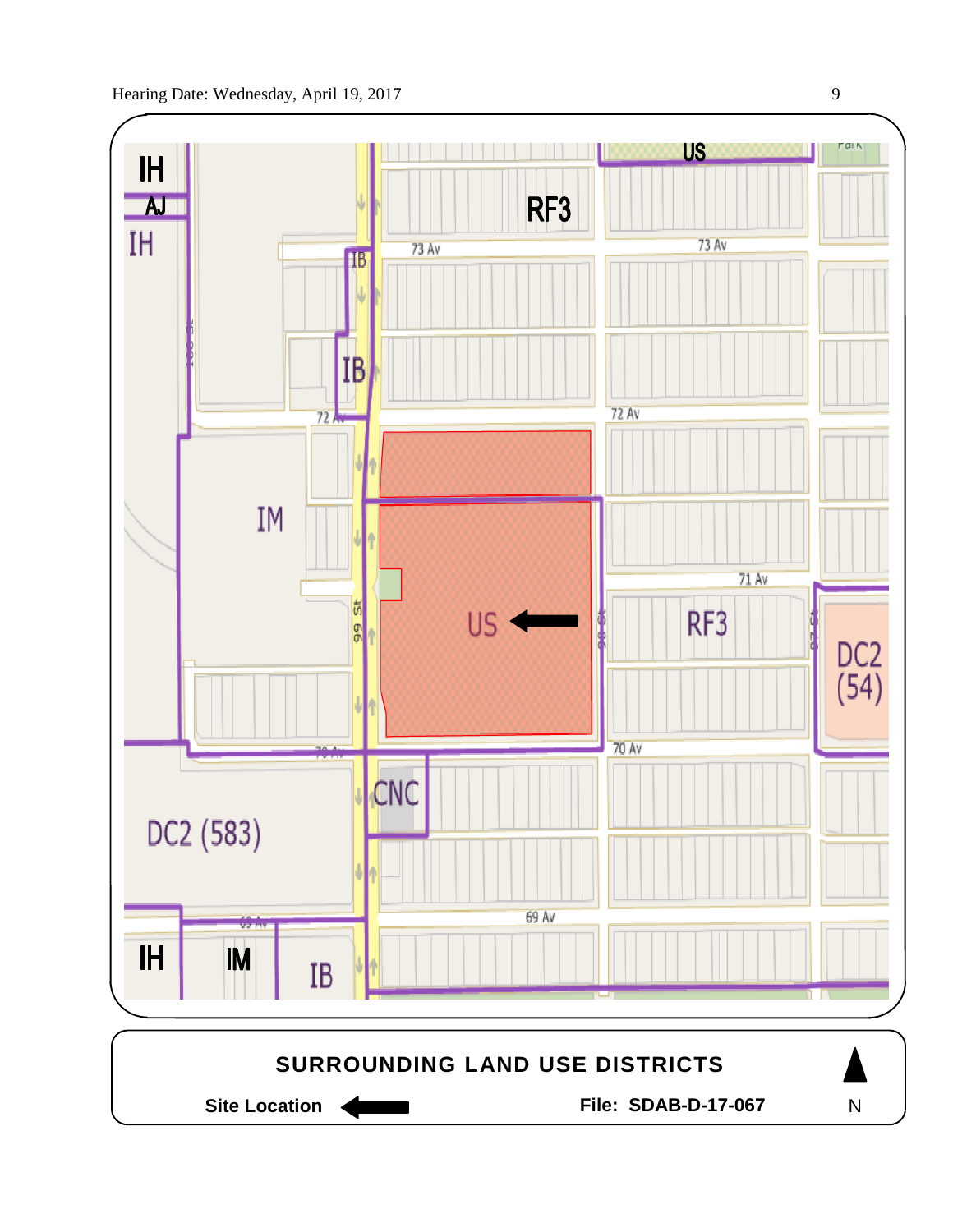#### **ITEM II: 10:30 A.M. FILE: SDAB-D-17-068**

## AN APPEAL FROM THE DECISION OF THE DEVELOPMENT OFFICER BY AN ADJACENT PROPERTY OWNER

APPELLANT:

APPLICATION NO.: 239906293-001

APPLICATION TO: Install (1) Freestanding Minor Digital Onpremises Off-premises Sign (6.1 metres by 3 metres - NW face static & SE face Digital)

DEVELOPMENT AUTHORITY:  $\bigotimes$ , Approved with Notices

DECISION DATE: **March 14, 2017** 

DECISION OF THE

DATE OF APPEAL: March 20, 2017

NOTIFICATION PERIOD: Mar 21, 2017 through Apr 4, 2017

RESPONDENT:

ADDRESS OF RESPONDENT: 13720 - 50 Street NW

MUNICIPAL DESCRIPTION OF SUBJECT PROPERTY: 13720 - 50 Street NW

LEGAL DESCRIPTION: Plan 0520351 Unit 2

OVERLAY: N/A

ZONE: CB2 General Business Zone

STATUTORY PLAN: Clareview Town Centre Neighbourhood Area Structure Plan

*Grounds for Appeal*

The Appellant provided the following reasons for appealing the decision of the Development Authority:

> This whole parcel is a bareland condo and we own the majority of the parcel. Given approval of the permit would restrict us from further advertising and give the benefit to the minority holder of the parcel.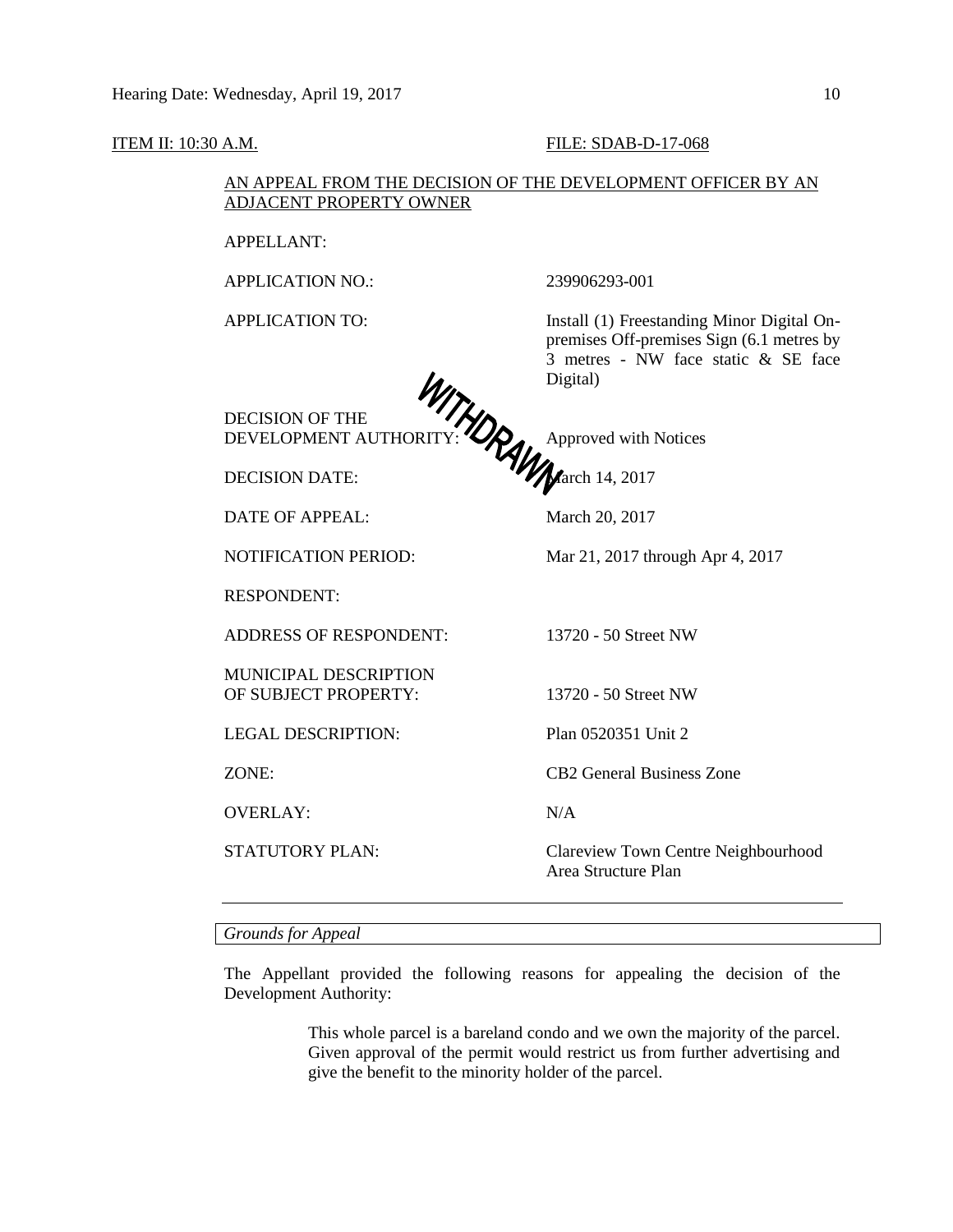#### *General Matters*

#### **Appeal Information:**

The *Municipal Government Act*, RSA 2000, c M-26 states the following:

### **Grounds for Appeal**

**685(1)** If a development authority

- (a) fails or refuses to issue a development permit to a person,
- (b) issues a development permit subject to conditions, or
- (c) issues an order under section 645,

the person applying for the permit or affected by the order under section 645 may appeal to the subdivision and development appeal board.

## **Appeals**

- **686(1)** A development appeal to a subdivision and development appeal board is commenced by filing a notice of the appeal, containing reasons, with the board within 14 days,
	- (a) in the case of an appeal made by a person referred to in section 685(1), after
		- (i) the date on which the person is notified of the order or decision or the issuance of the development permit, or
		- …
	- (b) in the case of an appeal made by a person referred to in section 685(2), after the date on which the notice of the issuance of the permit was given in accordance with the land use bylaw.

## **Hearing and Decision**

**687(3)** In determining an appeal, the subdivision and development appeal board

…

(a.1) must comply with the land use policies and statutory plans and, subject to clause (d), the land use bylaw in effect;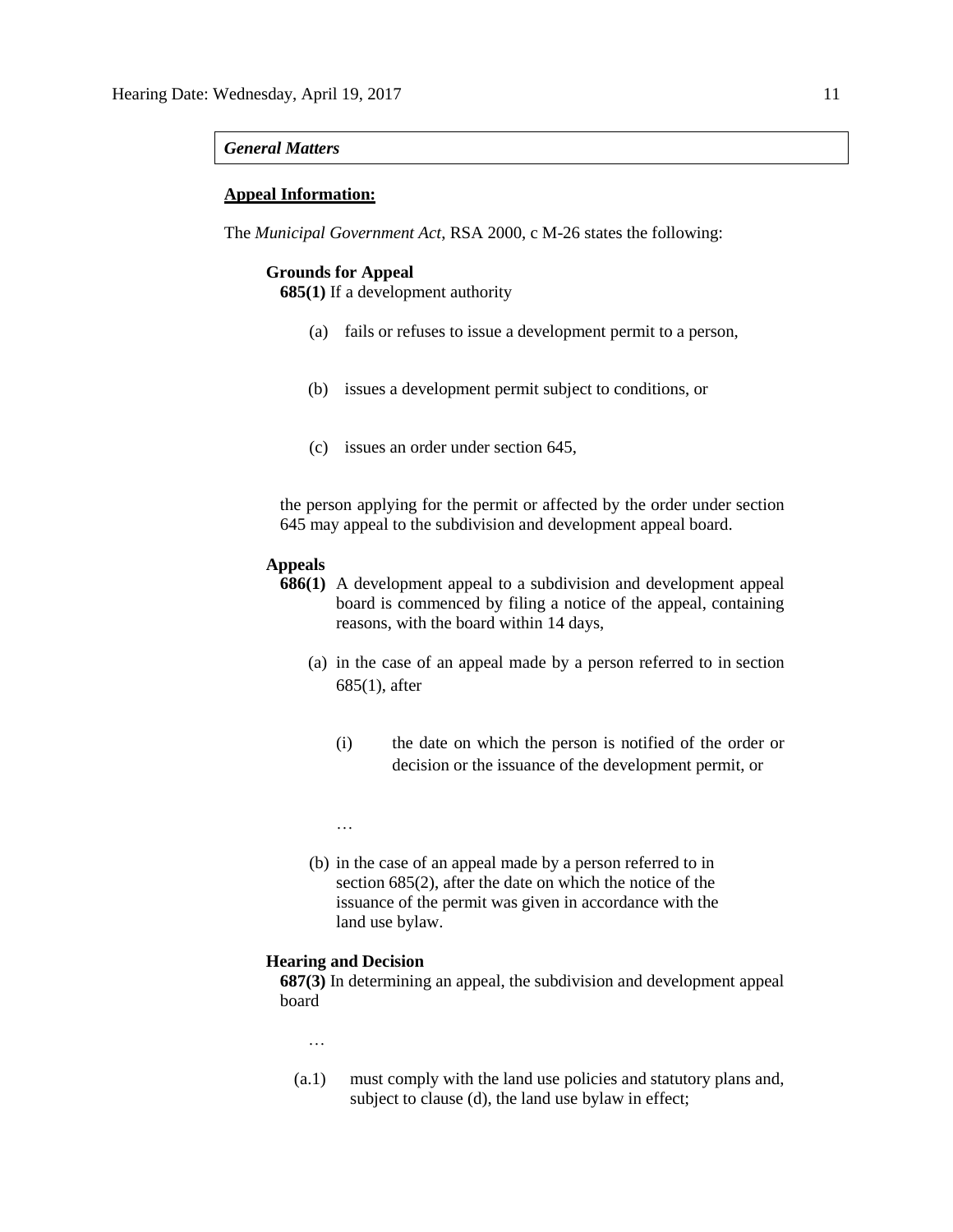…

- (c) may confirm, revoke or vary the order, decision or development permit or any condition attached to any of them or make or substitute an order, decision or permit of its own;
- (d) may make an order or decision or issue or confirm the issue of a development permit even though the proposed development does not comply with the land use bylaw if, in its opinion,
	- (i) the proposed development would not
		- (A) unduly interfere with the amenities of the neighbourhood, or
		- (B) materially interfere with or affect the use, enjoyment or value of neighbouring parcels of land,

and

(ii) the proposed development conforms with the use prescribed for that land or building in the land use bylaw.

## **General Provisions from the** *Edmonton Zoning Bylaw:*

Section 340.1 states that the **General Purpose** of the **CB2 General Business Zone** is to provide for businesses that require large Sites and a location with good visibility and accessibility along, or adjacent to, major public roadways.

### *Discretionary Use*

Under section 340.3(44), a **Minor Digital On-premises Off-premises Sign** is a **Discretionary Use** in the **CB2 General Business Zone**.

Under section 7.9(7), **Minor Digital On-premises Off-premises Signs** means any Sign that is remotely changed on or off Site and has a Message Duration greater than or equal to 6 seconds. Minor Digital On-premises Off-premises Signs incorporate a technology or method allowing the Sign to change Copy without having to physically or mechanically replace the Sign face or its components. The Copy on such Sign may include Copy from Minor Digital On-premises Signs and Minor Digital Off-premises Signs.

Section 340.4(9) states signs shall comply with the regulations found in Schedule 59F.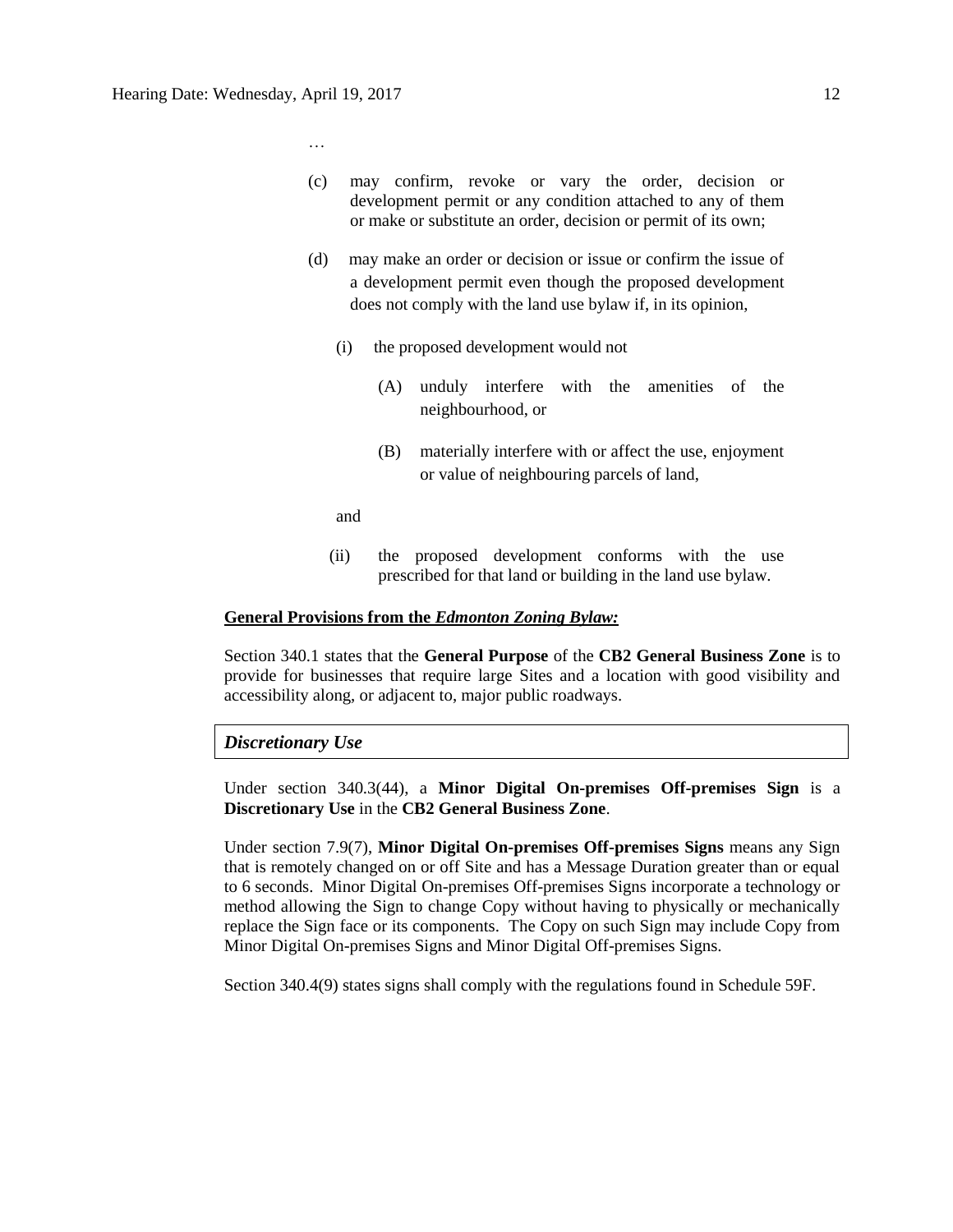## **Development Officer's Determination:**

Freestanding Minor Digital On-premises Off-premises Sign is approved as a Discretionary Use (Section 340.3(43)).

#### *Setback*

Section 340.4(3) states a minimum Setback of 4.5 metres shall be required where a Site abuts a public roadway, other than a Lane. Where adjacent commercial buildings abut the property line to form a pedestrian-oriented shopping street, no Setback shall be required.

#### **Development Officer's Determination:**

Minimum setback from property line reduced to 2 metres (Section 340.4(3))

# Notice to Applicant/Appellant

Provincial legislation requires that the Subdivision and Development Appeal Board issue its official decision in writing within fifteen days of the conclusion of the hearing. Bylaw No. 11136 requires that a verbal announcement of the Board's decision shall be made at the conclusion of the hearing of an appeal, but the verbal decision is not final nor binding on the Board until the decision has been given in writing in accordance with the *Municipal Government Act*.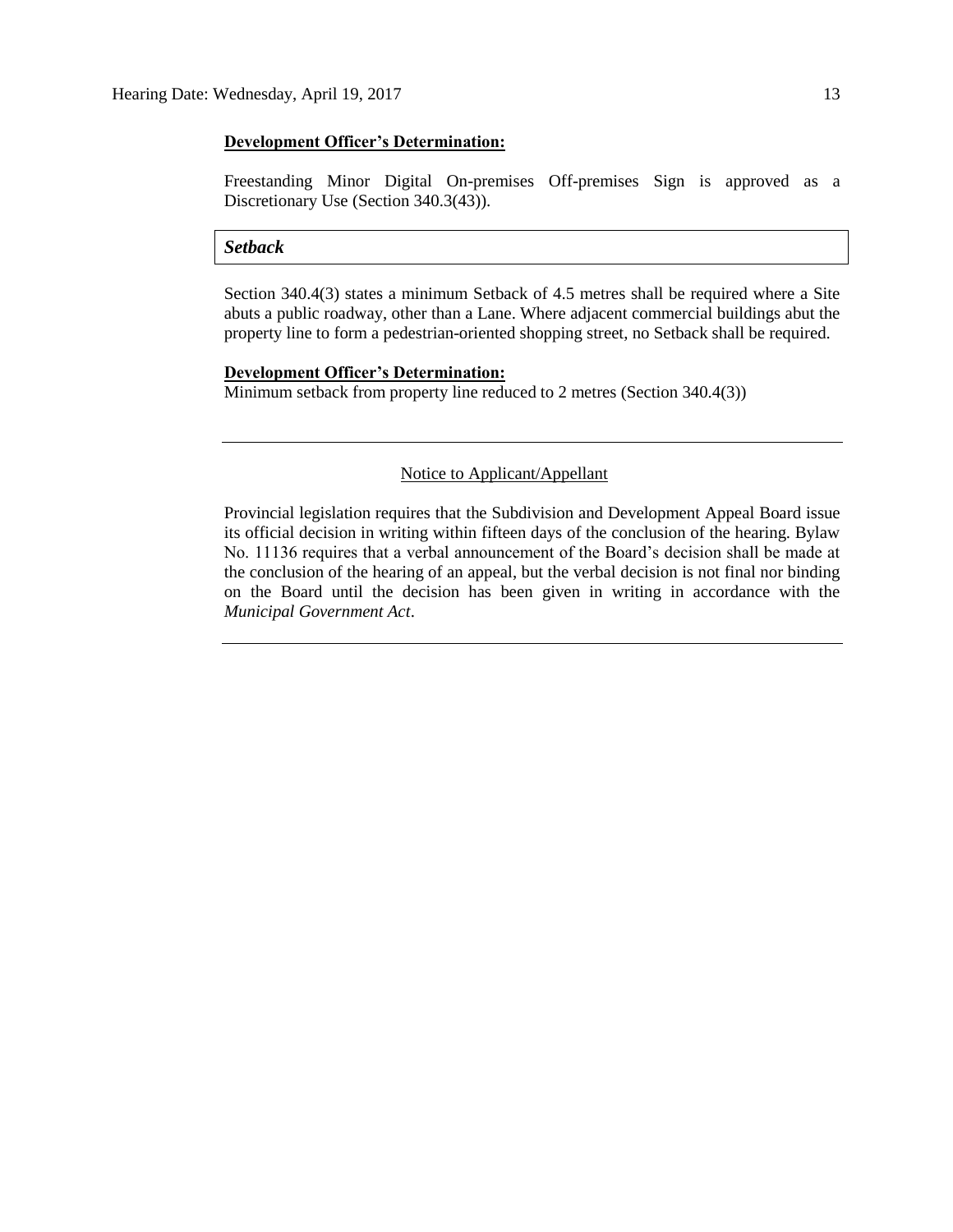| <b>monton</b>                                                         | Printed:<br>March 20, 2017 at 2:07 PM<br>$1$ of $3$<br>Page:<br><b>Application for</b>                                                                                                                                                                                      |
|-----------------------------------------------------------------------|-----------------------------------------------------------------------------------------------------------------------------------------------------------------------------------------------------------------------------------------------------------------------------|
|                                                                       | <b>Sign Combo Permit</b>                                                                                                                                                                                                                                                    |
|                                                                       | This document is a record of a Development Permit and/or Building Permit application, and a record of the decision for the undertaking                                                                                                                                      |
| Bylaw.                                                                | described below, subject to the limitations and conditions of this permit, of the Edmonton Zoning Bylaw 12800 as amended, Safety Codes<br>Act RSA 2000, Safety Codes Act Permit Regulation, Alberta Building Code 2006 and City of Edmonton Bylaw 15894 Safety Codes Permit |
| <b>Applicant</b>                                                      | Property Address(es) and Legal Description(s)<br>13720 - 50 STREET NW                                                                                                                                                                                                       |
|                                                                       | Plan 0520351 Unit 2                                                                                                                                                                                                                                                         |
|                                                                       |                                                                                                                                                                                                                                                                             |
| <b>Scope of Application</b>                                           | To install (1) Freestanding Minor Digital On-premises Off-premises Sign (6.1 m x 3m - NW face static & SE face Digital).                                                                                                                                                    |
| <b>Permit Details</b>                                                 |                                                                                                                                                                                                                                                                             |
| ASA Sticker No./Name of Engineer:<br><b>Construction Value: 20000</b> | Class of Permit: Class B<br>Expiry Date: 2022-03-14 00:00:00                                                                                                                                                                                                                |
| Fascia Off-premises Sign: 0                                           | Freestanding Off-premises Sign: 0                                                                                                                                                                                                                                           |
| Fascia On-premises Sign: 0                                            | Freestanding On-premises Sign: 0                                                                                                                                                                                                                                            |
| Roof Off-premises Sign: 0                                             | Projecting Off-premises Sign: 0                                                                                                                                                                                                                                             |
| Roof On-premises Sign: 0                                              | Projecting On-premises Sign: 0                                                                                                                                                                                                                                              |
| Minor Digital On-premises Sign: 0                                     | Replacement Panel on Existing Sign: 0                                                                                                                                                                                                                                       |
| Minor Digital Off-premises Sign: 2                                    | Comprehensive Sign Design: 0                                                                                                                                                                                                                                                |
| Minor Digital On/Off-premises Sign: 0                                 | Major Digital Sign: 0                                                                                                                                                                                                                                                       |
| I/We certify that the above noted details are correct.                |                                                                                                                                                                                                                                                                             |
| Applicant signature:                                                  |                                                                                                                                                                                                                                                                             |
| <b>Development Permit Decision</b><br>Approved                        |                                                                                                                                                                                                                                                                             |
|                                                                       |                                                                                                                                                                                                                                                                             |
|                                                                       |                                                                                                                                                                                                                                                                             |
|                                                                       |                                                                                                                                                                                                                                                                             |
|                                                                       |                                                                                                                                                                                                                                                                             |
|                                                                       |                                                                                                                                                                                                                                                                             |
|                                                                       |                                                                                                                                                                                                                                                                             |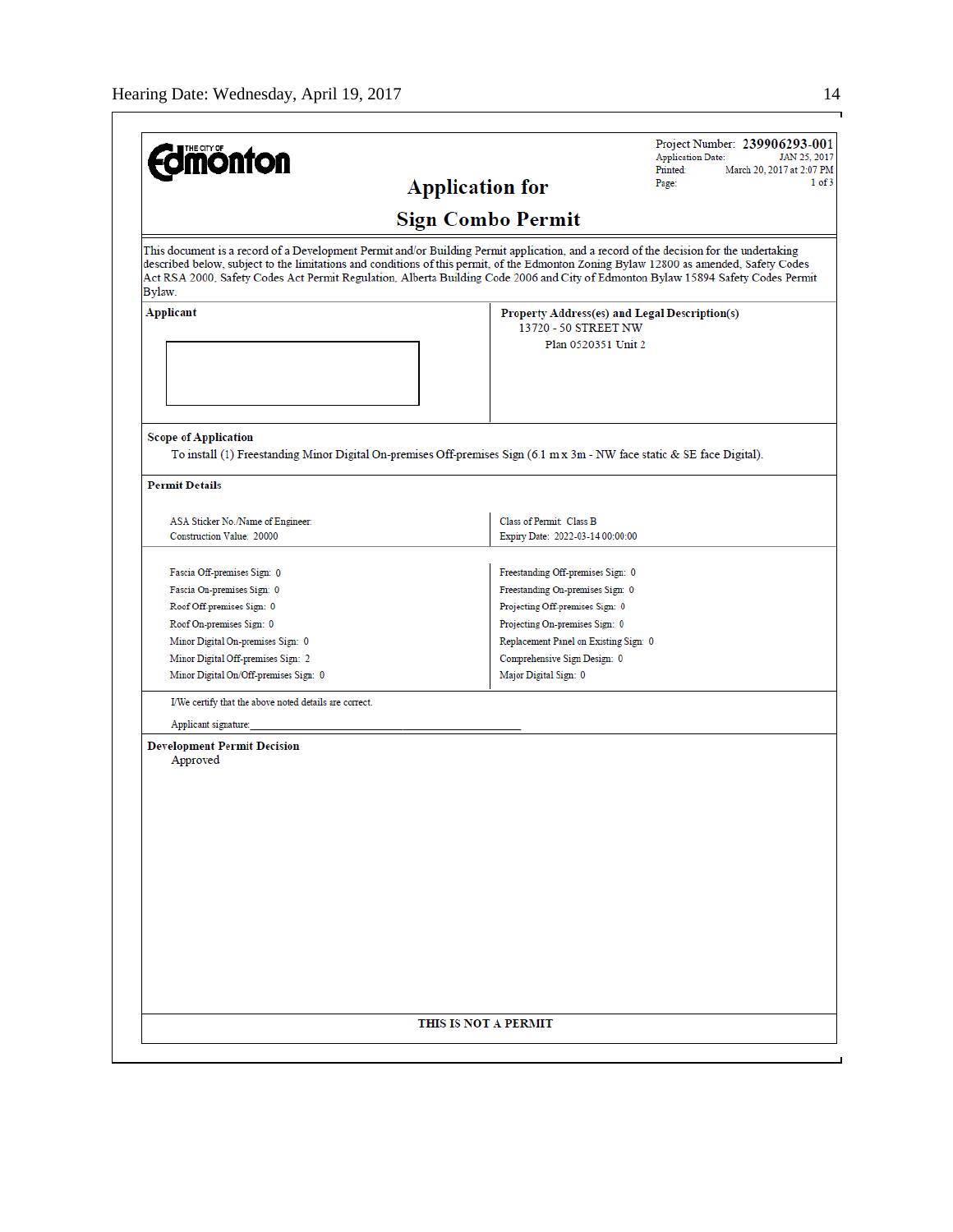| <b>mónfon</b>                                                                                                                                                                                                                                                                                                                                                                                                                                              | Project Number: 239906293-001<br><b>Application Date:</b><br>JAN 25, 2017<br>Printed:<br>March 20, 2017 at 2:07 PM |
|------------------------------------------------------------------------------------------------------------------------------------------------------------------------------------------------------------------------------------------------------------------------------------------------------------------------------------------------------------------------------------------------------------------------------------------------------------|--------------------------------------------------------------------------------------------------------------------|
| <b>Application for</b>                                                                                                                                                                                                                                                                                                                                                                                                                                     | $2$ of $3$<br>Page:                                                                                                |
| <b>Sign Combo Permit</b>                                                                                                                                                                                                                                                                                                                                                                                                                                   |                                                                                                                    |
| <b>Subject to the Following Conditions</b><br>1) Freestanding Minor Digital On-premises Off-premises Sign permit is be approved for a period of up to five years. A new<br>application will be required Mar 14, 2022 for continuation of use.                                                                                                                                                                                                              |                                                                                                                    |
| 2) The proposed Freestanding Minor Digital On-premises Off-premises sign shall comply in accordance to the approved plans<br>submitted.                                                                                                                                                                                                                                                                                                                    |                                                                                                                    |
| 3) Minor Digital On-premises Off-premises Signs shall use automatic light level controls to adjust light levels at night, under<br>cloudy and other darkened conditions to reduce light pollution, in accordance with the following:                                                                                                                                                                                                                       |                                                                                                                    |
| a) Ambient light monitors shall automatically adjust the brightness level of the Copy Area based on ambient light conditions.<br>Brightness levels shall not exceed 0.3 footcandles above ambient light conditions when measured from the Sign face at its<br>maximum brightness, between sunset and sunrise, at those times determined by the Sunrise / Sunset calculator from the National<br>Research Council of Canada; (Reference Section 59.2(5)(a)) |                                                                                                                    |
| b) Brightness level of the Sign shall not exceed 400 mits when measured from the sign face at its maximum brightness, between<br>sunset and sunrise, at those times determined by the Sunrise/Sunset calculator from the national research Council of Canada<br>(Reference Section 59.2(5)(b))                                                                                                                                                             |                                                                                                                    |
| 4) The proposed Freestanding Minor Digital On-Premises Off-premises Sign shall comply with the following conditions in<br>consultation with the Transportation Planning, in accordance to Section $59.2(11)$ :                                                                                                                                                                                                                                             |                                                                                                                    |
| a) That, should at any time, Transportation Planning and Engineering determine that the sign face contributes to safety concerns,<br>the owner/applicant must immediately address the safety concerns identified by removing the sign, de-energizing the sign, changing<br>the message conveyed on the sign, and or address the concern in another manner acceptable to Transportation Planning and<br>Engineering.                                        |                                                                                                                    |
| b) That the owner/applicant must provide a written statement of the actions taken to mitigate concerns identified by Transportation<br>Planning and Engineering within 30 days of the notification of the safety concern. Failure to provide corrective action will result in<br>the requirement to immediately remove or de-energize the sign.                                                                                                            |                                                                                                                    |
| c) The proposed sign shall be constructed entirely within private property. No portion of the sign shall encroach over/into road<br>right-of-way.                                                                                                                                                                                                                                                                                                          |                                                                                                                    |
| <b>ADVISEMENT:</b>                                                                                                                                                                                                                                                                                                                                                                                                                                         |                                                                                                                    |
| 1) Should the Applicant wish to display video or any form of moving images on the sign, a new Development Application for a<br>major digital sign will be required. At that time, Transportation Services will require a safety review of the sign prior to<br>responding to the application.                                                                                                                                                              |                                                                                                                    |
| 2) An approved Development Permit means that the proposed development has been reviewed against the provisions of this bylaw.<br>It does not remove obligations to conform with other legislation, bylaws or land title instruments such as the Municipal<br>Government Act, the Edmonton Building Permit Bylaw or any caveats, covenants or easements that might be attached to the Site<br>(Reference Section 5.2).                                      |                                                                                                                    |
| <b>Variances</b><br>1) Freestanding Minor Digital On-premises Off-premises Sign is approved as a Discretionary Use (Section 340.3(43)).                                                                                                                                                                                                                                                                                                                    |                                                                                                                    |
| 2) Minimum setback from property line reduced to 2 m (Section 340.4(3))                                                                                                                                                                                                                                                                                                                                                                                    |                                                                                                                    |
| <b>Rights of Appeal</b><br>This approval is subject to the right of appeal as outlined in Chapter 24, Section 683 through 689 of the Municipal Government<br>Amendment Act.                                                                                                                                                                                                                                                                                |                                                                                                                    |

## THIS IS NOT A PERMIT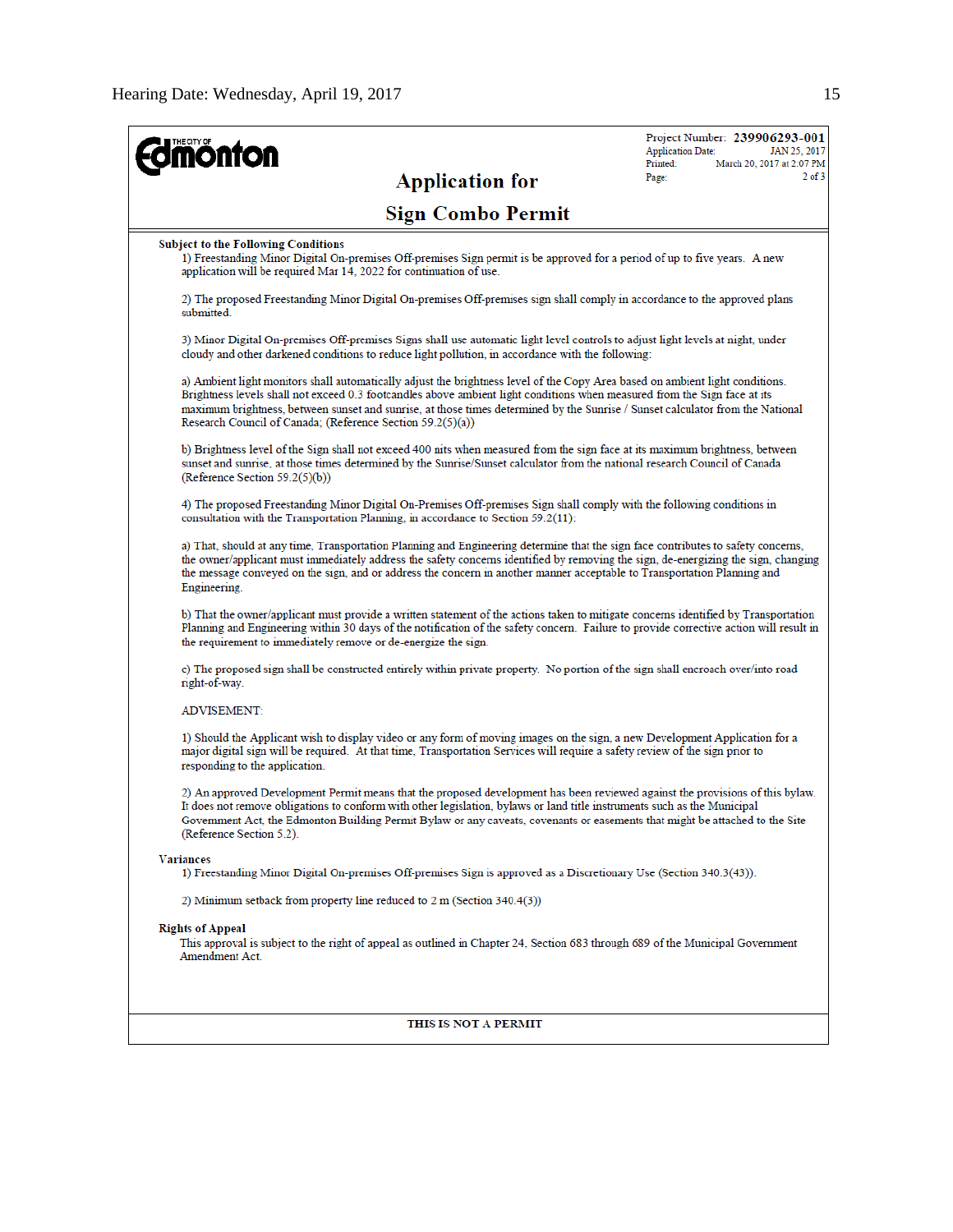| <b>dmönton</b>                                                                                                                             |                                                                             | <b>Application for</b>                                             |                                              | <b>Application Date:</b><br>Printed:<br>Page:                    | Project Number: 239906293-001<br>JAN 25, 2017<br>March 20, 2017 at 2:07 PM<br>$3$ of $3$ |
|--------------------------------------------------------------------------------------------------------------------------------------------|-----------------------------------------------------------------------------|--------------------------------------------------------------------|----------------------------------------------|------------------------------------------------------------------|------------------------------------------------------------------------------------------|
|                                                                                                                                            |                                                                             | <b>Sign Combo Permit</b>                                           |                                              |                                                                  |                                                                                          |
| Issue Date: Mar 14, 2017<br>Notice Period Begins: Mar 21, 2017                                                                             |                                                                             | Development Authority: AHUJA, SACHIN<br>Ends: Apr 04, 2017         |                                              | Signature:                                                       |                                                                                          |
| <b>Building Permit Decision</b><br>No decision has yet been made.                                                                          |                                                                             |                                                                    |                                              |                                                                  |                                                                                          |
| Fees                                                                                                                                       |                                                                             |                                                                    |                                              |                                                                  |                                                                                          |
| Sign Building Permit Fee<br>Sign Dev Appl Fee - Digital Signs<br>Safety Codes Fee<br><b>Total GST Amount:</b><br><b>Totals for Permit:</b> | <b>Fee Amount</b><br>\$200.00<br>\$884.00<br>\$8.00<br>\$0.00<br>\$1,092.00 | <b>Amount Paid</b><br>\$200.00<br>\$884.00<br>\$8.00<br>\$1,092.00 | Receipt#<br>03895677<br>03895677<br>03895677 | <b>Date Paid</b><br>Jan 31, 2017<br>Jan 31, 2017<br>Jan 31, 2017 |                                                                                          |
|                                                                                                                                            |                                                                             |                                                                    |                                              |                                                                  |                                                                                          |
|                                                                                                                                            |                                                                             |                                                                    |                                              |                                                                  |                                                                                          |
|                                                                                                                                            |                                                                             |                                                                    |                                              |                                                                  |                                                                                          |
|                                                                                                                                            |                                                                             |                                                                    |                                              |                                                                  |                                                                                          |
|                                                                                                                                            |                                                                             |                                                                    |                                              |                                                                  |                                                                                          |
|                                                                                                                                            |                                                                             |                                                                    |                                              |                                                                  |                                                                                          |
|                                                                                                                                            |                                                                             |                                                                    |                                              |                                                                  |                                                                                          |
|                                                                                                                                            |                                                                             |                                                                    |                                              |                                                                  |                                                                                          |
|                                                                                                                                            |                                                                             |                                                                    |                                              |                                                                  |                                                                                          |
|                                                                                                                                            |                                                                             |                                                                    |                                              |                                                                  |                                                                                          |
|                                                                                                                                            |                                                                             | THIS IS NOT A PERMIT                                               |                                              |                                                                  |                                                                                          |